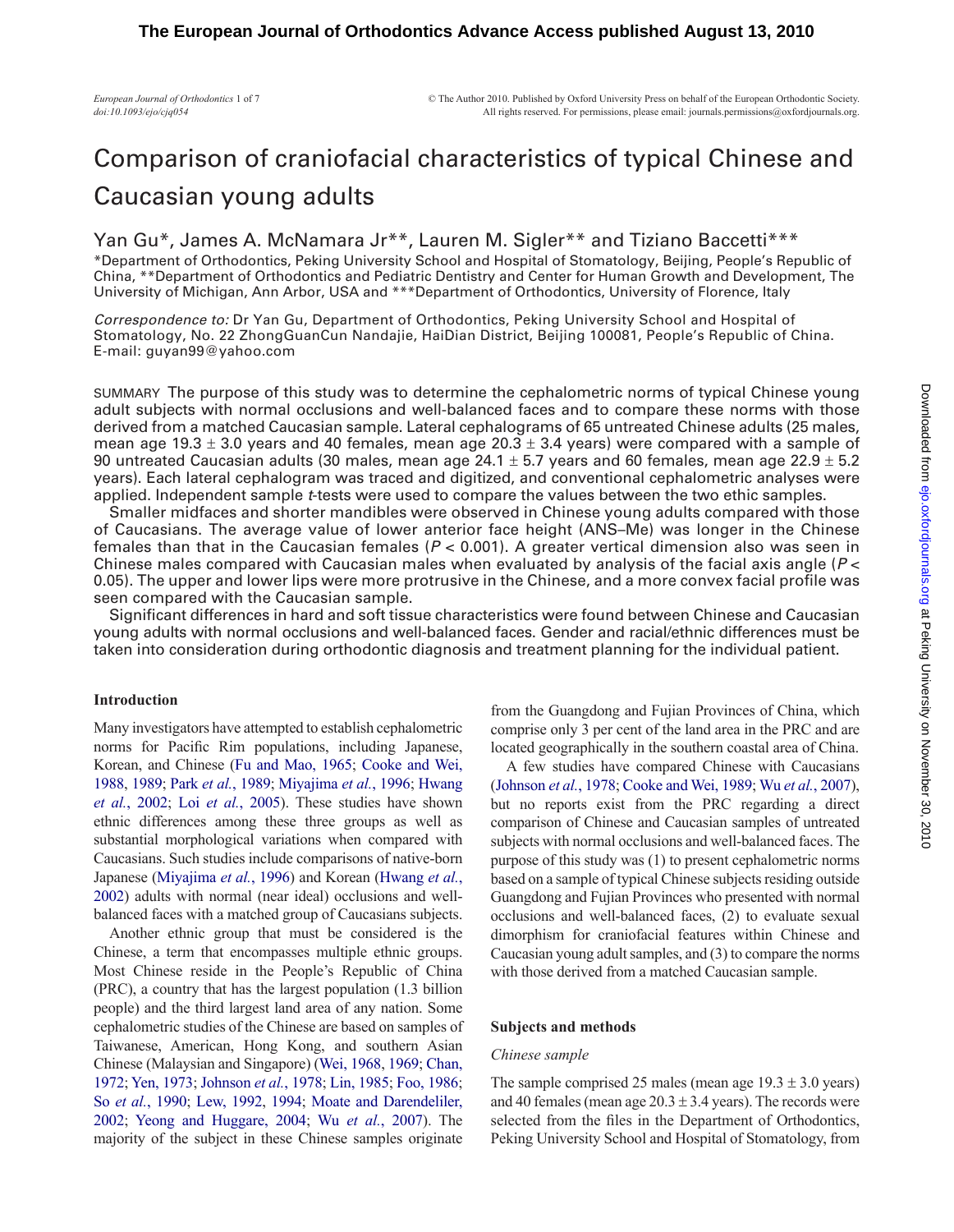subjects who originally were not from the Guangdong and Fujian Provinces. These untreated individuals had a normal occlusion with no or minimal crowding, spacing less than 1 mm, and a dental midline discrepancy less than 1 mm, as judged on the basis of a clinical examination and/or study models. Lateral headfilms were evaluated by three Chinese orthodontic specialists and three Chinese laypersons to determine the presence of a well-balanced facial profile. The maturational stage of each subject had to be at cervical stage 6, based on the cervical vertebral maturation method, to ensure that most active growth had ceased [\(Baccetti](#page-6-20) *et al.*, 2005).

### *Caucasian sample*

The lateral headfilms chosen for inclusion in the Caucasian sample were obtained from the studies of [McNamara and](#page-6-21) [Ellis \(1988\)](#page-6-21) and [McNamara](#page-6-22) *et al.* (1993) The criteria used for inclusion were virtually identical to those used for the Chinese sample. The Caucasian sample consisted of 30 males (average age 24.1  $\pm$  5.7 years) and 60 females (22.9  $\pm$ 5.2 years) all of whom were Caucasians of North European ancestry. Subsets of records from the studies of [McNamara](#page-6-21) [and Ellis \(1988\)](#page-6-21) and [McNamara](#page-6-22) *et al.* (1993) have been used previously in comparative studies of Japanese ([Miyajima](#page-6-4) *et al.*[, 1996\)](#page-6-4) and Koreans ([Hwang](#page-6-5) *et al.*, 2002).

#### *Cephalometric analysis*

The landmarks and reference lines for the McNamara analysis and other conventional cephalometric analysis have been defined previously ([Ricketts, 196](#page-6-23)8; [McNamara,](#page-6-24) [1984\)](#page-6-24). A customized digitization regimen and analysis provided by Dentofacial Planner Software (Toronto, Ontario, Canada) were used for all the cephalograms. The cephalometric analysis required the digitization of 77 landmarks. The lateral cephalograms were hand traced by one investigator (YG) and then anatomical outlines and landmark identification were verified by another investigator (JAMcN). Any disagreement was resolved to the mutual satisfaction of both authors. All cephalograms were standardized at a magnification of 8 per cent.

#### *Method error*

Sixty randomly chosen lateral cephalograms were digitized and measured twice by the same examiner (YG) to determine whether any intra-examiner error resulted from landmark selection, tracing, and measurement error. A *t*-test for repeated measures was performed and no significant differences were noted.

**Table 1** Comparison of the adult Chinese group cephalometric means and standard deviation (SD) between female and male subjects.

| Cephalometric measurements      | Female, $n = 40$<br>Male, $n = 25$ |           | Female versus male |           |                 |                                                    |             |
|---------------------------------|------------------------------------|-----------|--------------------|-----------|-----------------|----------------------------------------------------|-------------|
|                                 | Mean                               | <b>SD</b> | Mean               | <b>SD</b> | Mean difference | $P$ value (Independent<br>sample Student's t-test) |             |
| Maxillary A-P skeletal          |                                    |           |                    |           |                 |                                                    |             |
| SNA (°)                         | 83.6                               | 3.6       | 85.1               | 3.3       | $-1.5$          | 0.121                                              | <b>NS</b>   |
| Pt A-N perpendicular (mm)       | 0.0                                | 4.0       | 1.0                | 2.6       | $-1.0$          | 0.259                                              | <b>NS</b>   |
| $Co-Pt A (mm)$                  | 87.5                               | 4.8       | 92.0               | 5.5       | $-4.5$          | 0.001                                              | $***$       |
| Mandibular A-P skeletal         |                                    |           |                    |           |                 |                                                    |             |
| $SNB(^{\circ})$                 | 79.7                               | 3.6       | 81.6               | 3.5       | $-1.9$          | 0.046                                              | *           |
| Pg-N perpendicular (mm)         | $-6.6$                             | 9.4       | $-3.2$             | 7.3       | $-3.4$          | 0.133                                              | <b>NS</b>   |
| $Co-Gn$ (mm)                    | 119.4                              | 7.9       | 125.4              | 6.9       | $-6.0$          | 0.003                                              | $***$       |
| Intermaxillary                  |                                    |           |                    |           |                 |                                                    |             |
| ANB $(^{\circ})$                | 3.9                                | 1.8       | 3.5                | 1.4       | 0.4             | 0.303                                              | <b>NS</b>   |
| Wits (mm)                       | $-1.1$                             | 3.3       | $-0.6$             | 2.6       | $-0.5$          | 0.505                                              | $_{\rm NS}$ |
| Maximum/Minimum difference (mm) | 31.8                               | 4.8       | 33.4               | 4.0       | $-1.6$          | 0.158                                              | <b>NS</b>   |
| Vertical skeletal               |                                    |           |                    |           |                 |                                                    |             |
| Facial axis $(°)$               | $-2.2$                             | 7.7       | $-5.4$             | 4.8       | 3.2             | 0.069                                              | <b>NS</b>   |
| MP (°)                          | 30.4                               | 5.9       | 28.2               | 6.6       | 2.2             | 0.167                                              | <b>NS</b>   |
| $LAFH$ (mm)                     | 69.4                               | 6.2       | 74.9               | 4.8       | $-5.4$          | 0.000                                              | ***         |
| Maxillary dentoalveolar         |                                    |           |                    |           |                 |                                                    |             |
| $U1-SN$ ( $\degree$ )           | 115.0                              | 7.5       | 114.6              | 6.3       | 0.4             | 0.81                                               | <b>NS</b>   |
| $U1-PtA$ vertical (mm)          | 4.5                                | 2.4       | 5.2                | 2.4       | $-0.7$          | 0.295                                              | <b>NS</b>   |
| Mandibular dentoalveolar        |                                    |           |                    |           |                 |                                                    |             |
| IMPA $(°)$                      | 94.5                               | 7.1       | 94.4               | 5.4       | 0.1             | 0.96                                               | <b>NS</b>   |
| $L1-APg$ (mm)                   | 4.1                                | 1.9       | 4.1                | 2.4       | 0.0             | 0.981                                              | $_{\rm NS}$ |
| Soft tissue                     |                                    |           |                    |           |                 |                                                    |             |
| $UL$ to $E$ line (mm)           | $-1.5$                             | 2.4       | $-0.3$             | 2.2       | $-1.2$          | 0.061                                              | <b>NS</b>   |
| $LL$ to $E$ line (mm)           | 0.9                                | 2.5       | 1.7                | 2.2       | $-0.8$          | 0.223                                              | <b>NS</b>   |
| Nasolabial angle (°)            | 103.6                              | 9.9       | 104.9              | 9.5       | $-1.3$          | 0.598                                              | <b>NS</b>   |

NS, not significant. \**P* < 0.05; \*\**P* < 0.01; \*\*\**P* < 0.001.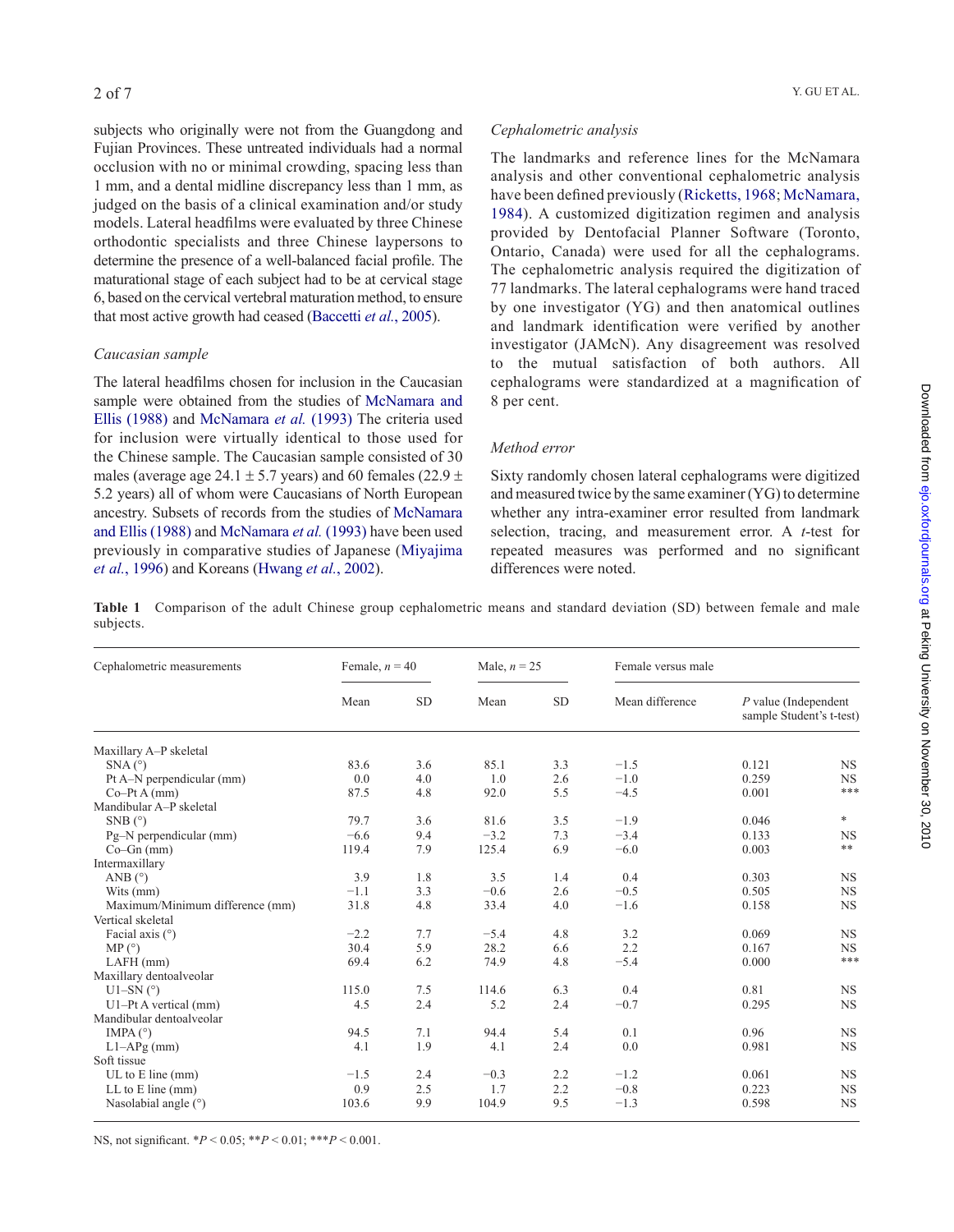|  |  | <b>Table 2</b> Comparison of the adult Caucasian cephalometric means and standard deviation (SD) between female and male subjects. |  |  |
|--|--|------------------------------------------------------------------------------------------------------------------------------------|--|--|
|  |  |                                                                                                                                    |  |  |

| Cephalometric measurements     | Female, $n = 60$ |           | Male, $n = 30$ |           | Female versus male |                                                    |           |
|--------------------------------|------------------|-----------|----------------|-----------|--------------------|----------------------------------------------------|-----------|
|                                | Mean             | <b>SD</b> | Mean           | <b>SD</b> | Mean difference    | $P$ value (Independent<br>sample Student's t-test) |           |
| Maxillary A-P skeletal         |                  |           |                |           |                    |                                                    |           |
| SNA (°)                        | 83.3             | 3.7       | 84.5           | 3.2       | $-1.2$             | 0.165                                              | <b>NS</b> |
| Pt A-N perpendicular (mm)      | 0.5              | 3.3       | $-0.3$         | 4.3       | 0.8                | 0.338                                              | <b>NS</b> |
| $Co-Pt A (mm)$                 | 91.0             | 7.4       | 99.4           | 7.8       | $-8.4$             | 0.000                                              | $***$     |
| Mandibular A-P skeletal        |                  |           |                |           |                    |                                                    |           |
| $SNB(^{\circ})$                | 79.9             | 3.3       | 82.0           | 2.9       | $-2.1$             | 0.005                                              | **        |
| Pg-N perpendicular (mm)        | $-3.1$           | 5.9       | $-2.8$         | 8.0       | $-0.3$             | 0.844                                              | <b>NS</b> |
| $Co-Gn$ (mm)                   | 123.0            | 10.0      | 136.7          | 9.9       | $-13.7$            | 0.000                                              | $***$     |
| Intermaxillary                 |                  |           |                |           |                    |                                                    |           |
| ANB $(^{\circ})$               | 3.4              | 1.9       | 2.5            | 1.9       | 0.9                | 0.034                                              | *         |
| Wits (mm)                      | $-0.8$           | 2.4       | $-0.9$         | 2.6       | 0.1                | 0.836                                              | <b>NS</b> |
| Maximum/Minimum differene (mm) | 31.9             | 5.6       | 37.2           | 5.7       | $-5.3$             | 0.000                                              | ***       |
| Vertical skeletal              |                  |           |                |           |                    |                                                    |           |
| Facial axis $(°)$              | $-1.6$           | 3.4       | $-2.5$         | 3.6       | 0.9                | 0.219                                              | <b>NS</b> |
| MP (°)                         | 23.5             | 4.8       | 23.4           | 5.0       | 0.1                | 0.936                                              | <b>NS</b> |
| $LAFH$ (mm)                    | 65.0             | 6.9       | 71.7           | 6.9       | $-6.7$             | 0.000                                              | $***$     |
| Maxillary dentoalveolar        |                  |           |                |           |                    |                                                    |           |
| $U1-SN$ ( $\degree$ )          | 114.6            | 6.3       | 113.8          | 6.7       | 0.8                | 0.574                                              | <b>NS</b> |
| $U1-PtA$ vertical (mm)         | 4.3              | 2.0       | 4.4            | 1.9       | $-0.1$             | 0.768                                              | <b>NS</b> |
| Mandibular dentoalveolar       |                  |           |                |           |                    |                                                    |           |
| IMPA $(°)$                     | 96.6             | 7.5       | 92.5           | 7.4       | 4.1                | 0.018                                              | $\ast$    |
| $L1-APg$ (mm)                  | 2.2              | 1.3       | 2.3            | 1.7       | $-0.1$             | 0.766                                              | <b>NS</b> |
| Soft tissue                    |                  |           |                |           |                    |                                                    |           |
| $UL$ to $E$ line (mm)          | $-5.8$           | 2.9       | $-6.2$         | 3.0       | 0.4                | 0.516                                              | <b>NS</b> |
| $LL$ to $E$ line (mm)          | $-3.8$           | 2.4       | $-5.0$         | 3.0       | 1.2                | 0.035                                              | $\ast$    |
| Nasolabial angle $(°)$         | 111.6            | 9.5       | 111.4          | 10.8      | 0.2                | 0.936                                              | <b>NS</b> |

NS, not significant. \**P* < 0.05; \*\**P* < 0.01; \*\*\**P* < 0.001.

#### *Statistical analysis*

Descriptive statistics for the cephalometric measurements of the male versus female groups within each of the Chinese and Caucasian samples were contrasted with Student's *t*-tests after checking for normality of distribution with the Shapiro–Wilk test. Independent sample *t*-tests also were used to compare the values between the two ethnic samples.

#### **Results**

#### *Sexual dimorphism*

*Chinese group*. Statistically significant sexual dimorphism in the Chinese group was noted in effective midface length (Co–A) and effective mandibular length (Co–Gn). Chinese female subjects presented smaller midfacial and mandibular lengths, with the average values of 87.5 and 119.4 mm, respectively, compared with 92.0 and 125.4 mm for Chinese males ( $P < 0.001$ ). Chinese females had a slightly retrusive mandible when assessed by SNB angle, with an average difference in males of 1.9 degrees ( $P < 0.05$ ). A greater vertical facial dimension was found for Chinese

males when lower anterior face height (LAFH) was measured (74.9 mm;  $P < 0.001$ ) compared with 69.4 mm in Chinese females. The upper and lower lips were slightly more protrusive in Chinese males assessed with the E line ([Ricketts, 196](#page-6-23)8), but no statistical significance was noted (Table 1).

*Caucasian group*. Statistically significant sexual dimorphism in the Caucasian sample was noted in the effective lengths of the midface and mandible. Female subjects displayed a smaller midface and a shorter mandible, with an average value of 91.0 and 123.0 mm, respectively, compared with 99.4 and 136.7 mm in Caucasian males  $(P < 0.001)$ . Caucasian females showed a slightly more convex skeletal pattern due to a more retrusive mandible, with an average ANB value of 3.4 degrees as opposed to 2.5 degrees in males ( $P < 0.05$ ). The maxillo-mandibular differential was also significantly larger in Caucasian males, with a mean value of 37.2 mm compared with 31.9 mm in females (*P* < 0.001). A larger LAFH value was observed in males, with an average value of 71.7 mm ( $P < 0.001$ ). In Caucasian females, the lower incisors were more proclined (96.6 degrees) compared with their male counterparts (92.5 degrees), when evaluated by measurement of the lower incisor to the mandibular plane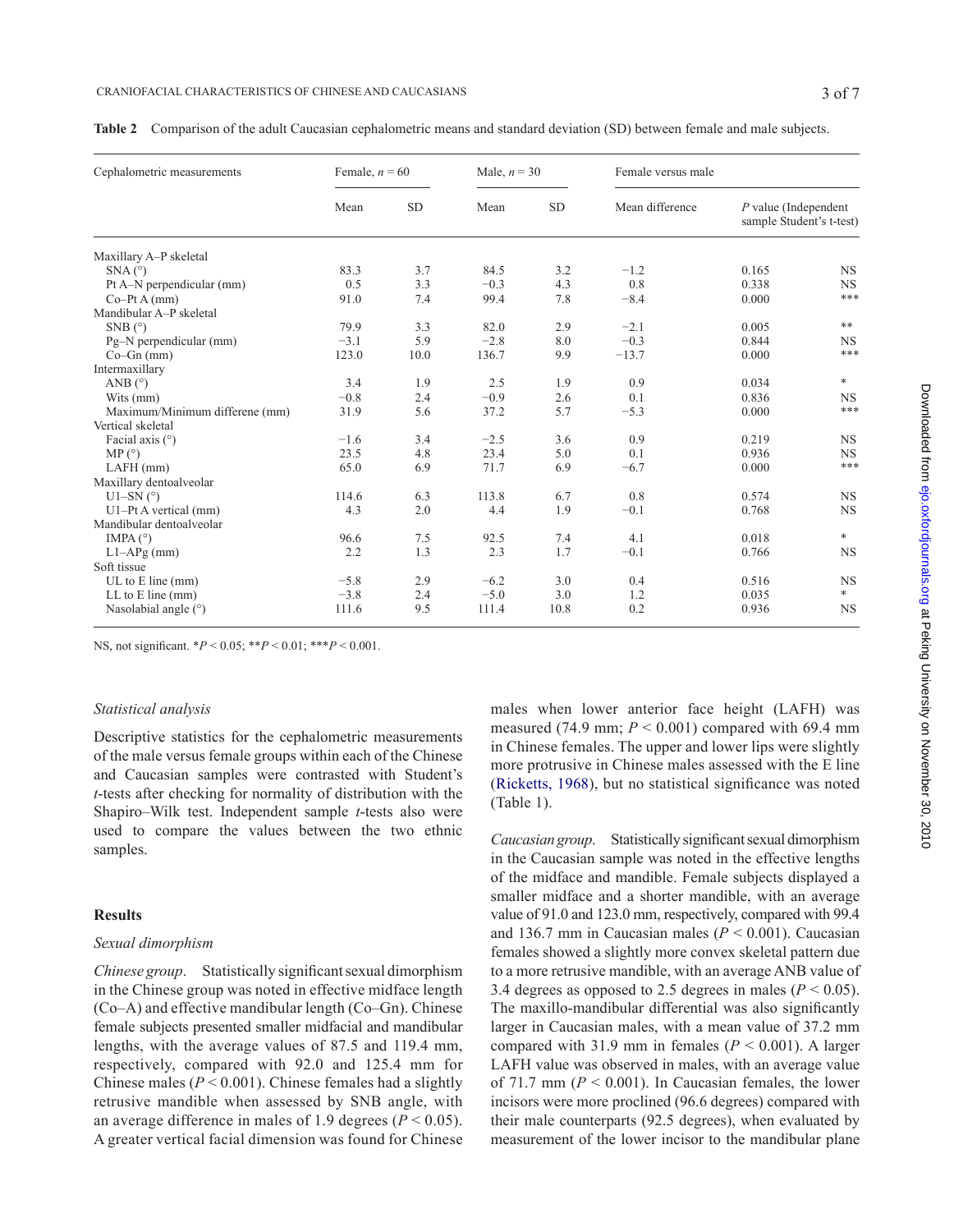|  |  |  | Table 3 Comparison of adult female group cephalometric means and standard deviation (SD) between Caucasians and Chinese. |
|--|--|--|--------------------------------------------------------------------------------------------------------------------------|
|  |  |  |                                                                                                                          |

| Cephalometric measurements      | $n = 60$ | Female (Caucasian), |        | Female (Chinese). | Female Caucasian versus female Chinese |                                                    |           |
|---------------------------------|----------|---------------------|--------|-------------------|----------------------------------------|----------------------------------------------------|-----------|
|                                 | Mean     | <b>SD</b>           | Mean   | <b>SD</b>         | Mean difference                        | $P$ value (Independent<br>sample Student's t-test) |           |
| Maxillary A-P skeletal          |          |                     |        |                   |                                        |                                                    |           |
| $SNA(^{\circ})$                 | 83.3     | 3.7                 | 83.6   | 3.6               | $-0.3$                                 | 0.672                                              | <b>NS</b> |
| Pt A-N perpendicular (mm)       | 0.5      | 3.3                 | 0.0    | 4.0               | 0.5                                    | 0.485                                              | <b>NS</b> |
| $Co-Pt A (mm)$                  | 91.0     | 7.4                 | 87.5   | 4.8               | 3.5                                    | 0.005                                              | **        |
| Mandibular A-P skeletal         |          |                     |        |                   |                                        |                                                    |           |
| $SNB(^{\circ})$                 | 79.9     | 3.3                 | 79.7   | 3.6               | 0.2                                    | 0.774                                              | <b>NS</b> |
| Pg-N perpendicular (mm)         | $-3.1$   | 5.9                 | $-6.6$ | 9.4               | 3.5                                    | 0.022                                              | $*$       |
| $Co-Gn$ (mm)                    | 123.0    | 10.0                | 119.4  | 7.9               | 3.6                                    | 0.059                                              | <b>NS</b> |
| Intermaxillary                  |          |                     |        |                   |                                        |                                                    |           |
| ANB $(^{\circ})$                | 3.4      | 1.9                 | 3.9    | 1.8               | $-0.5$                                 | 0.175                                              | <b>NS</b> |
| Wits (mm)                       | $-0.8$   | 2.4                 | $-1.1$ | 3.3               | 0.3                                    | 0.528                                              | <b>NS</b> |
| Maximum/Minimum difference (mm) | 31.9     | 5.6                 | 31.8   | 4.8               | 0.1                                    | 0.900                                              | <b>NS</b> |
| Vertical skeletal               |          |                     |        |                   |                                        |                                                    |           |
| Facial axis $(°)$               | $-1.6$   | 3.4                 | $-2.2$ | 7.7               | 0.6                                    | 0.57                                               | <b>NS</b> |
| MP (°)                          | 23.5     | 4.8                 | 30.4   | 5.9               | $-6.9$                                 | 0.000                                              | ***       |
| $LAFH$ (mm)                     | 65.0     | 6.9                 | 69.4   | 6.2               | $-4.4$                                 | 0.001                                              | ***       |
| Maxillary dentoalveolar         |          |                     |        |                   |                                        |                                                    |           |
| U1-SN $(°)$                     | 114.6    | 6.3                 | 115.0  | 7.5               | $-0.4$                                 | 0.799                                              | <b>NS</b> |
| $U1-PtA$ vertical (mm)          | 4.3      | 2.0                 | 4.5    | 2.4               | $-0.2$                                 | 0.645                                              | <b>NS</b> |
| Mandibular dentoalveolar        |          |                     |        |                   |                                        |                                                    |           |
| IMPA $(°)$                      | 96.6     | 7.5                 | 94.5   | 7.1               | 2.1                                    | 0.160                                              | <b>NS</b> |
| $L1-APg$ (mm)                   | 2.2      | 1.3                 | 4.1    | 1.9               | $-1.9$                                 | 0.000                                              | ***       |
| Soft tissue                     |          |                     |        |                   |                                        |                                                    |           |
| UL to $E$ line (mm)             | $-5.8$   | 2.9                 | $-1.5$ | 2.4               | $-4.3$                                 | 0.000                                              | ***       |
| $LL$ to $E$ line (mm)           | $-3.8$   | 2.4                 | 0.9    | 2.5               | $-4.7$                                 | 0.000                                              | ***       |
| Nasolabial angle $(°)$          | 111.6    | 9.5                 | 103.6  | 9.9               | 8.0                                    | 0.000                                              | ***       |

NS, not significant. \**P* < 0.05; \*\**P* < 0.01; \*\*\* *P* < 0.001.

 $(P < 0.05)$ . The lower lip was slightly more protrusive in Caucasian females, with an average value of −3.8 mm for the lower lip to E line measurement compared with −5.0 mm in males (*P* < 0.05) (Table 2).

### *Chinese–Caucasian comparisons.*

*Females.* Chinese females had significantly smaller midfaces than Caucasian females, as evaluated by effective midface length  $(P < 0.01)$ . Chinese females tended to have a slightly more retrusive position of point A relative to nasion perpendicular (0.0 mm) than Caucasian females (0.5 mm), but this difference was not statistically or clinically significant. A significantly retrusive chin point was noted in Chinese females (−6.6 mm) compared with their Caucasian counterparts (−3.1 mm; *P* < 0.05). The average value of LAFH (ANS–Me) was approximately 4.4 mm longer in Chinese females than in Caucasian females ( $P < 0.001$ ). The mandibular plane was steeper in Chinese (30.4 degrees) compared with Caucasian (23.5 degrees; *P* < 0.001) females (Table 3).

The lower incisors were positioned more anteriorly in Chinese females than in their counterparts, as indicated by the measurement of the lower incisor to the APo line, with an average difference of 1.9 mm ( $P < 0.001$ ). The upper and lower lips of Chinese females were significantly more protrusive than in Caucasian females relative to the E line  $(P<0.001)$ . In addition, a more acute nasolabial angle was observed in Chinese (103.6 degrees) than in Caucasian (111.6 degrees; *P* < 0.001) females (Table 3).

Males. Smaller midfaces and shorter mandibles were observed in Chinese males compared with the Caucasian sample, with an average difference of 7.4 mm in midfacial length ( $P < 0.001$ ) and 11.3 mm in mandibular length ( $P <$ 0.001; Table 4). No significant differences in maxillary and mandibular position were found with regard to the positions of point A or Pg relative to nasion perpendicular. The relationship of the maxilla to the mandible as measured by ANB and the maxillo-mandibular differential showed significant difference between Chinese and Caucasian males, with an average difference of 1.0 degree  $(P < 0.05)$ and 3.9 mm ( $P < 0.01$ ), respectively. A greater vertical dimension of the face was seen in Chinese males with a value of −5.4 degrees for the facial axis angle compared with −2.5 degrees in Caucasian males (*P* < 0.05). A steeper mandibular plane angle was also noted in Chinese males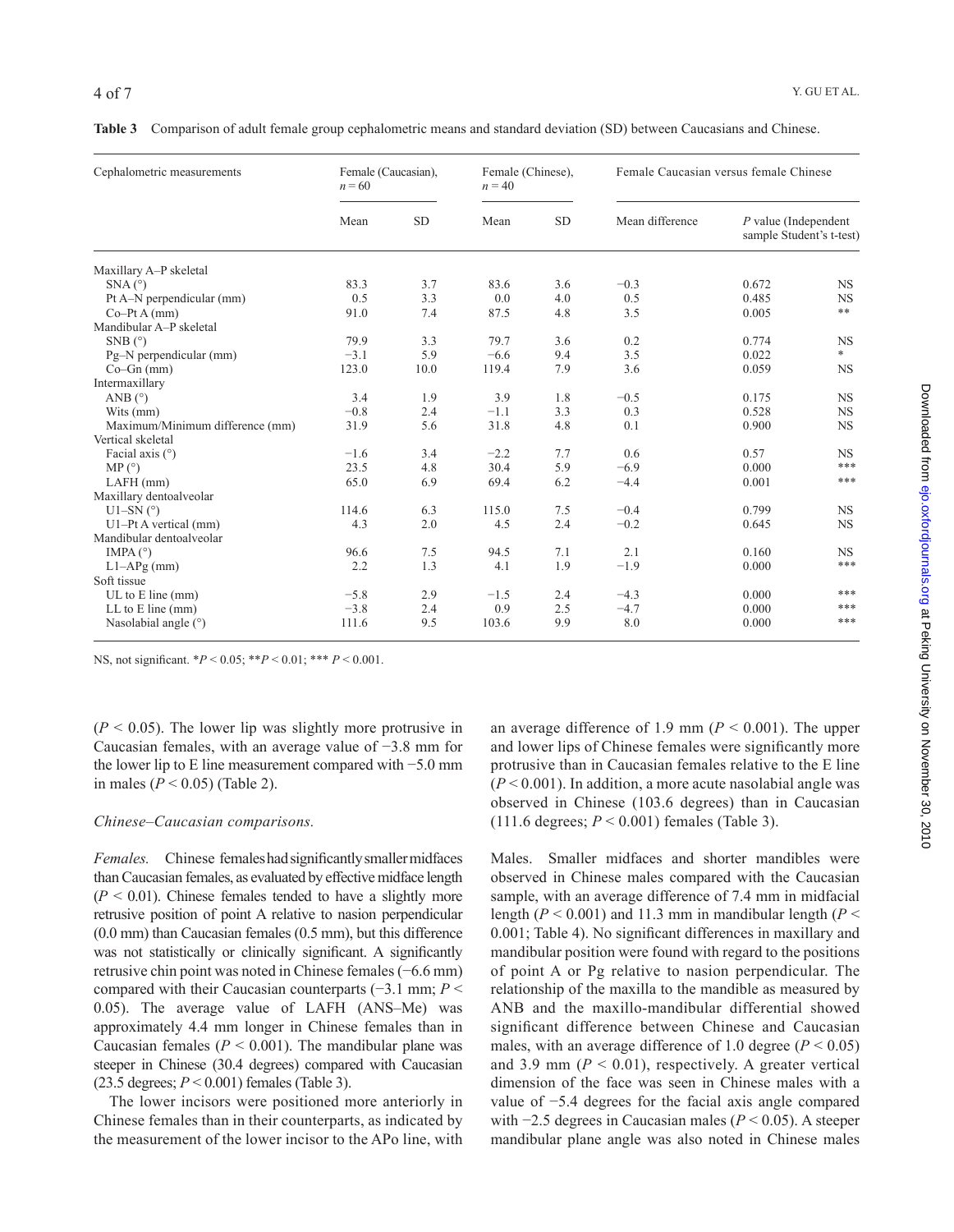|  | Table 4 Comparison of the adult male group cephalometric means and standard deviation (SD) between Caucasian and Chinese. |  |  |  |  |  |
|--|---------------------------------------------------------------------------------------------------------------------------|--|--|--|--|--|
|--|---------------------------------------------------------------------------------------------------------------------------|--|--|--|--|--|

| Cephalometric measurements      | Male (Caucasian),<br>$n = 30$ |           | Male (Chinese),<br>$n = 25$ |           | Male Caucasian versus male Chinese |                                                    |            |
|---------------------------------|-------------------------------|-----------|-----------------------------|-----------|------------------------------------|----------------------------------------------------|------------|
|                                 | Mean                          | <b>SD</b> | Mean                        | <b>SD</b> | Mean difference                    | $P$ value (Independent<br>sample Student's t-test) |            |
| Maxillary A-P skeletal          |                               |           |                             |           |                                    |                                                    |            |
| $SNA(^{\circ})$                 | 84.5                          | 3.2       | 85.1                        | 3.3       | 0.4                                | 0.487                                              | <b>NS</b>  |
| Pt A-N perpendicular (mm)       | $-0.3$                        | 4.3       | 1.0                         | 2.6       | $-1.3$                             | 0.192                                              | <b>NS</b>  |
| $Co-Pt A (mm)$                  | 99.4                          | 7.8       | 92.0                        | 5.5       | 7.4                                | 0.000                                              | ***        |
| Mandibular A-P skeletal         |                               |           |                             |           |                                    |                                                    |            |
| $SNB$ ( $\degree$ )             | 82.0                          | 2.9       | 81.6                        | 3.5       | 0.4                                | 0.666                                              | <b>NS</b>  |
| Pg-Na perpendicular (mm)        | $-2.8$                        | 8.0       | $-3.2$                      | 7.3       | 0.4                                | 0.815                                              | <b>NS</b>  |
| $Co-Gn$ (mm)                    | 136.7                         | 9.9       | 125.4                       | 6.9       | 11.3                               | 0.000                                              | ***        |
| Intermaxillary                  |                               |           |                             |           |                                    |                                                    |            |
| ANB $(^{\circ})$                | 2.5                           | 1.9       | 3.5                         | 1.4       | $-1.0$                             | 0.035                                              | $\ast$     |
| Wits (mm)                       | $-0.9$                        | 2.6       | $-0.6$                      | 2.6       | $-0.3$                             | 0.699                                              | <b>NS</b>  |
| Maximum/Minimum difference (mm) | 37.3                          | 5.7       | 33.4                        | 4.0       | 3.9                                | 0.007                                              | $\ast\ast$ |
| Vertical skeletal               |                               |           |                             |           |                                    |                                                    |            |
| Facial axis $(°)$               | $-2.5$                        | 3.6       | $-5.4$                      | 4.8       | 2.9                                | 0.014                                              | $\ast$     |
| MP (°)                          | 23.4                          | 5.0       | 28.2                        | 6.6       | $-4.8$                             | 0.005                                              | $**$       |
| $LAFH$ (mm)                     | 71.7                          | 6.9       | 74.9                        | 4.8       | $-3.2$                             | 0.058                                              | <b>NS</b>  |
| Maxillary dentoalveolar         |                               |           |                             |           |                                    |                                                    |            |
| U1-SN $(°)$                     | 113.8                         | 6.7       | 114.6                       | 6.3       | $-0.8$                             | 0.678                                              | <b>NS</b>  |
| $U1-Pt A vertical (mm)$         | 4.4                           | 1.9       | 5.2                         | 2.4       | $-0.8$                             | 0.215                                              | <b>NS</b>  |
| Mandibular dentoalveolar        |                               |           |                             |           |                                    |                                                    |            |
| IMPA $(°)$                      | 92.5                          | 7.4       | 94.4                        | 5.4       | $-1.9$                             | 0.311                                              | <b>NS</b>  |
| $L1-APg$ (mm)                   | 2.3                           | 1.7       | 4.1                         | 2.4       | $-1.8$                             | 0.003                                              | **         |
| Soft tissue                     |                               |           |                             |           |                                    |                                                    |            |
| $UL$ to $E$ line (mm)           | $-6.2$                        | 3.0       | $-0.3$                      | 2.2       | $-5.9$                             | 0.000                                              | ***        |
| $LL$ to $E$ line (mm)           | $-5.0$                        | 3.0       | 1.7                         | 2.2       | $-6.7$                             | 0.000                                              | ***        |
| Nasolabial angle $(°)$          | 111.4                         | 10.8      | 104.9                       | 9.5       | 6.5                                | 0.022                                              | *          |

NS, not significant. \*P < 0.05; \*\**P* < 0.01; \*\*\**P* < 0.001.

**Table 5** Descriptive statistics for the adult female group cephalometric means among Chinese, Caucasian, Japanese ([Miyajima](#page-6-4) *et al.*, [1996](#page-6-4)), and Korean samples ([Hwang](#page-6-5) *et al.*, 2002); SD, standard deviation; LAFH, lower anterior face height.

| Cephalometric measurements | Chinese, $n = 40$ |           | Japanese, $n = 28$ |           | Korean, $n = 30$ |           | Caucasian, $n = 60$ |           |
|----------------------------|-------------------|-----------|--------------------|-----------|------------------|-----------|---------------------|-----------|
|                            | Mean              | <b>SD</b> | Mean               | <b>SD</b> | Mean             | <b>SD</b> | Mean                | <b>SD</b> |
| Soft tissue                |                   |           |                    |           |                  |           |                     |           |
| UL to $E$ line (mm)        | $-1.5$            | 2.4       | $-2.5$             | 1.9       | 0.0              | 1.9       | $-5.8$              | 2.9       |
| $LL$ to $E$ line (mm)      | 0.9               | 2.5       | 0.9                | 1.9       | 1.4              | 2.2       | $-3.8$              | 2.4       |
| Nasolabial angle (°)       | 103.6             | 9.9       | 92.2               | 8.7       | 92.0             | 9.5       | 111.6               | 9.5       |
| Hard tissue                |                   |           |                    |           |                  |           |                     |           |
| $SNA(^{\circ})$            | 83.6              | 3.6       | 82.1               | 3.1       | 80.2             | 3.4       | 83.3                | 3.7       |
| $SNB(^{\circ})$            | 79.7              | 3.6       | 78.8               | 3.1       | 77.9             | 3.5       | 79.9                | 3.3       |
| ANB $(^{\circ})$           | 3.9               | 1.8       | 3.3                | 1.8       | 2.4              | 1.9       | 3.4                 | 1.9       |
| Facial axis $(°)$          | $-2.2$            | 7.7       | $-3.5$             | 4.0       | _                | __        | $-1.6$              | 3.4       |
| $LAFH$ (mm)                | 69.4              | 6.2       | 72.7               | 4.4       | 70.4             | 3.0       | 65.0                | 6.9       |

compared with Caucasian males when the mandibular plane angle was measured, with an average difference of 4.8 degrees (*P* < 0.01) (Table 4).

The lower incisors were positioned more anteriorly relative to the APg line in Chinese males than in their counterparts, with average values of 4.1 and 2.3 mm, respectively  $(P < 0.01)$ . Chinese males showed an overall more protrusive facial profile than Caucasian males. The upper and lower lips of Chinese males were significantly more protrusive than those of Caucasian males relative to the E line, with an average difference of 5.9 and 6.7 mm, respectively  $(P < 0.001)$ . The nasolabial angle was also more acute in Chinese males and the average difference was 6.5 degrees (*P* < 0.05) (Table 4).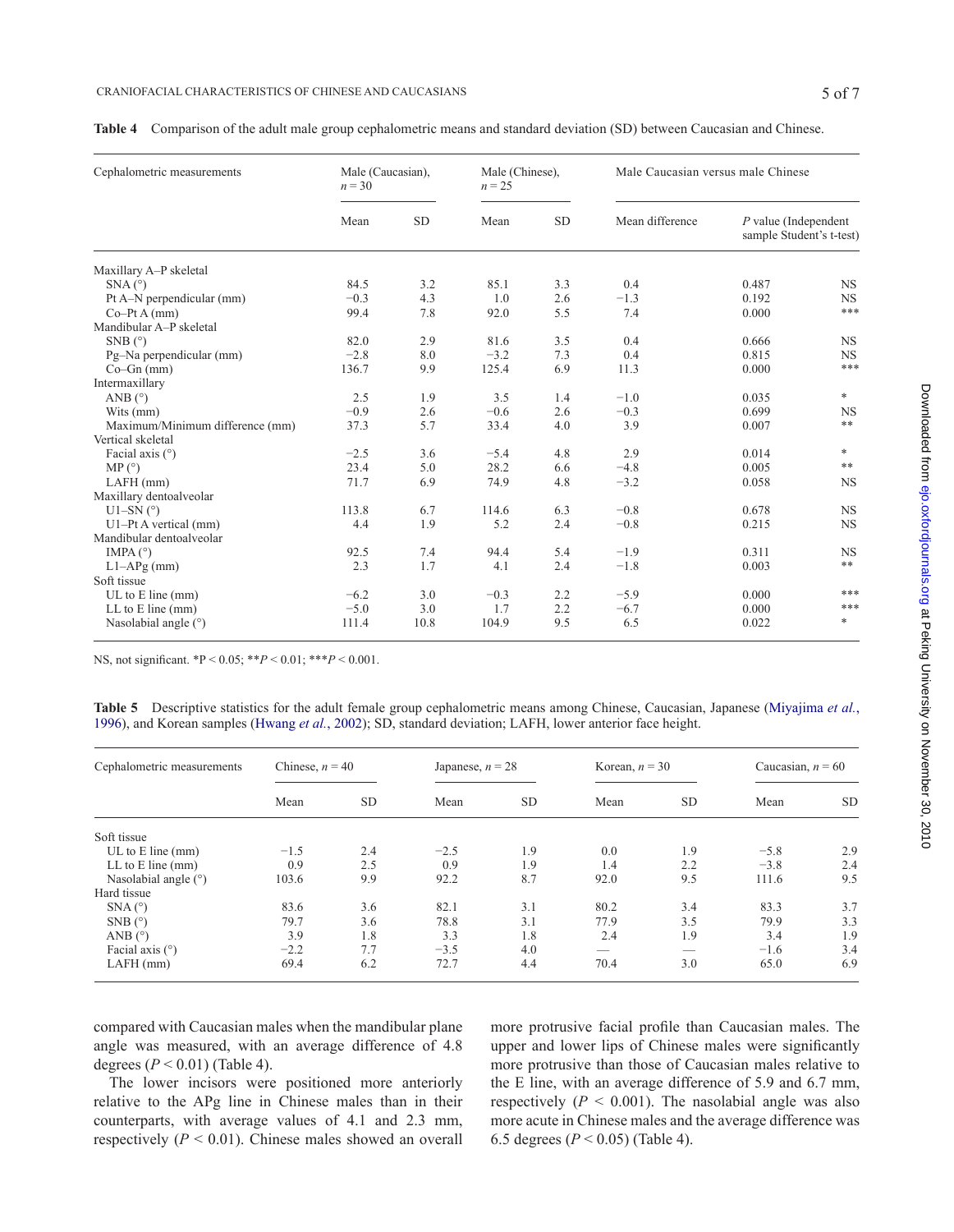| Cephalometric measurements | Chinese, $n = 25$ |           | Japanese, $n = 26$ |           | Korean, $n = 30$ |                          | Caucasian, $n = 30$ |      |
|----------------------------|-------------------|-----------|--------------------|-----------|------------------|--------------------------|---------------------|------|
|                            | Mean              | <b>SD</b> | Mean               | <b>SD</b> | Mean             | <b>SD</b>                | Mean                | SD.  |
| Soft tissue                |                   |           |                    |           |                  |                          |                     |      |
| UL to $E$ line (mm)        | $-0.3$            | 2.2       | $-2.9$             | 2.2       | $-0.5$           | 2.4                      | $-6.2$              | 3.0  |
| $LL$ to $E$ line (mm)      | 1.7               | 2.2       | $-0.3$             | 2.6       | 1.0              | 2.1                      | $-5.0$              | 3.0  |
| Nasolabial angle $(°)$     | 104.9             | 9.5       | 90.7               | 10.4      | 91.1             | 8.1                      | 111.4               | 10.8 |
| Hard tissue                |                   |           |                    |           |                  |                          |                     |      |
| $SNA(^{\circ})$            | 85.1              | 3.3       | 82.2               | 3.0       | 82.1             | 3.4                      | 84.5                | 3.2  |
| $SNB(^{\circ})$            | 81.6              | 3.5       | 79.4               | 3.4       | 79.5             | 3.6                      | 82.0                | 2.9  |
| ANB $(^{\circ})$           | 3.5               | 1.4       | 2.8                | 2.0       | 2.6              | 1.7                      | 2.5                 | 1.9  |
| Facial axis $(°)$          | $-5.4$            | 4.8       | $-4.2$             | 3.2       |                  | $\overline{\phantom{a}}$ | $-2.5$              | 3.6  |
| $LAFH$ (mm)                | 74.9              | 4.8       | 75.1               | 4.1       | 73.0             | 4.1                      | 71.7                | 6.9  |

**Table 6** Descriptive statistics for the adult male group cephalometric means and standard deviation (SD) among Chinese, Caucasian, Japanese ([Miyajima](#page-6-4) *et al.*, 1996), and Korean samples ([Hwang](#page-6-5) *et al.*, 2002).

#### **Discussion**

The current study revealed significant differences in craniofacial morphology between individuals of typical Chinese and Caucasian ancestry. Furthermore, there were significant gender differences in both ethnic samples. Sexual dimorphism has been identified previously in cephalometric evaluations of Chinese ([Fu and Mao, 1965;](#page-6-0) [Chan, 1972](#page-6-9); [Yen, 197](#page-6-10)3; [Cooke and Wei, 1988](#page-6-1); Wu *et al.*[, 2007](#page-6-19)) and Caucasian (Riolo *et al.*[, 1974](#page-6-25); [McNamara and Ellis, 1988](#page-6-21); [Miyajima](#page-6-4) *et al.*, 1996; [Hwang](#page-6-5) *et al.*, 2002) populations.

The Chinese sample evaluated in the current study was restricted to those residing outside Guangdong and Fujian Provinces, which geographically occupy only a very small part of the land area of China. Therefore, the inclusion of subjects from more than two-thirds of the total provinces in the PRC in the current sample provides a reasonable representation of the indigenous mainland Chinese population. The data derived from this investigation, which can be differentiated from previous studies based on so-called Southern Chinese samples, will assist in diagnosis, treatment planning, and outcome evaluation for the majority of Chinese.

The results showed that Chinese females presented with smaller linear facial dimensions than Chinese males and the same was found in the Caucasian group. Chinese males showed a significant tendency towards longer vertical dimensions (Tables 1 and 2). The main differences between Chinese and Caucasian young adults (Tables 3 and 4) included smaller linear dimensions of the face in the Chinese sample, along with a significantly more hyperdivergent facial pattern in Chinese females and males when compared with their Caucasian counterparts. According to the soft tissue data, the Chinese samples exhibited significantly more protrusive upper and lower lips than Caucasians. The protrusion of the lower lip on the profile of the Chinese male and female subjects was associated with a significant labial inclination of the lower incisors.

The data derived from the current study can be compared indirectly with that derived from Hong Kong Chinese. [Wu](#page-6-19) *et al.* [\(2007\)](#page-6-19) evaluated lateral headfilms of 200 male and 205 female 12-year-old Hong Kong Chinese schoolchildren. A general comparison of these data, adjusted for the age difference between the two samples, indicate that the Hong Kong Chinese had more protrusive upper and lower dentitions, shorter LAFH, and smaller craniofacial dimensions than the typical Chinese considered in the current study.

Similarities and differences among Asian ethnic groups can be identified by reviewing cephalometric data of the three largest ethnic groups of Pacific Rim ancestry, Japanese, Korean, and Chinese. [Miyajima](#page-6-4) *et al.* (1996) compared a sample of 54 Japanese adults (26 males and 28 females, 20–25 years of age) with near ideal occlusions and well-balanced faces with a group of 125 Caucasian adults (44 males and 81 females), a subsample of the same database used in the current investigation. Another study of Korean adults (30 males, mean age 18 years 9 months and 30 females, mean age 18 years 10 months) with similar enrollment criteria and the same Caucasian database (15 males and 27 females) was published by [Hwang](#page-6-5) *et al.* [\(2002\).](#page-6-5) Although the latter study focused primarily on the soft tissue profile, some general comments about both soft and hard tissue parameters can be made from analysis of selected published data that are presented in Tables 5 and 6.

With regard to the soft tissue profile, heterogeneity exists when Chinese adults are compared with Japanese and Korean adults, all with well-balanced faces as judged by investigators of the same ethnicity as the sample selected. The upper lip was most retrusive in Japanese relative to the E line, whereas Chinese male adults had the most protrusive upper lip (Table 6). Korean females and Chinese males presented with the most protrusive lower lip when compared with the other two ethnic graps. The Korean and Japanese groups showed similar values for the nasolabial angle (close to 90 degrees), whereas a more obtuse nasolabial angle (about 104 degrees) was observed in the Chinese adults. A possible explanation for this difference in angulation may be that Chinese adults have less prominent nasal tips and a steeper nasal bridge.

In comparison with the three Asian samples, Caucasians had a much flatter soft tissue profile with less protrusion of the